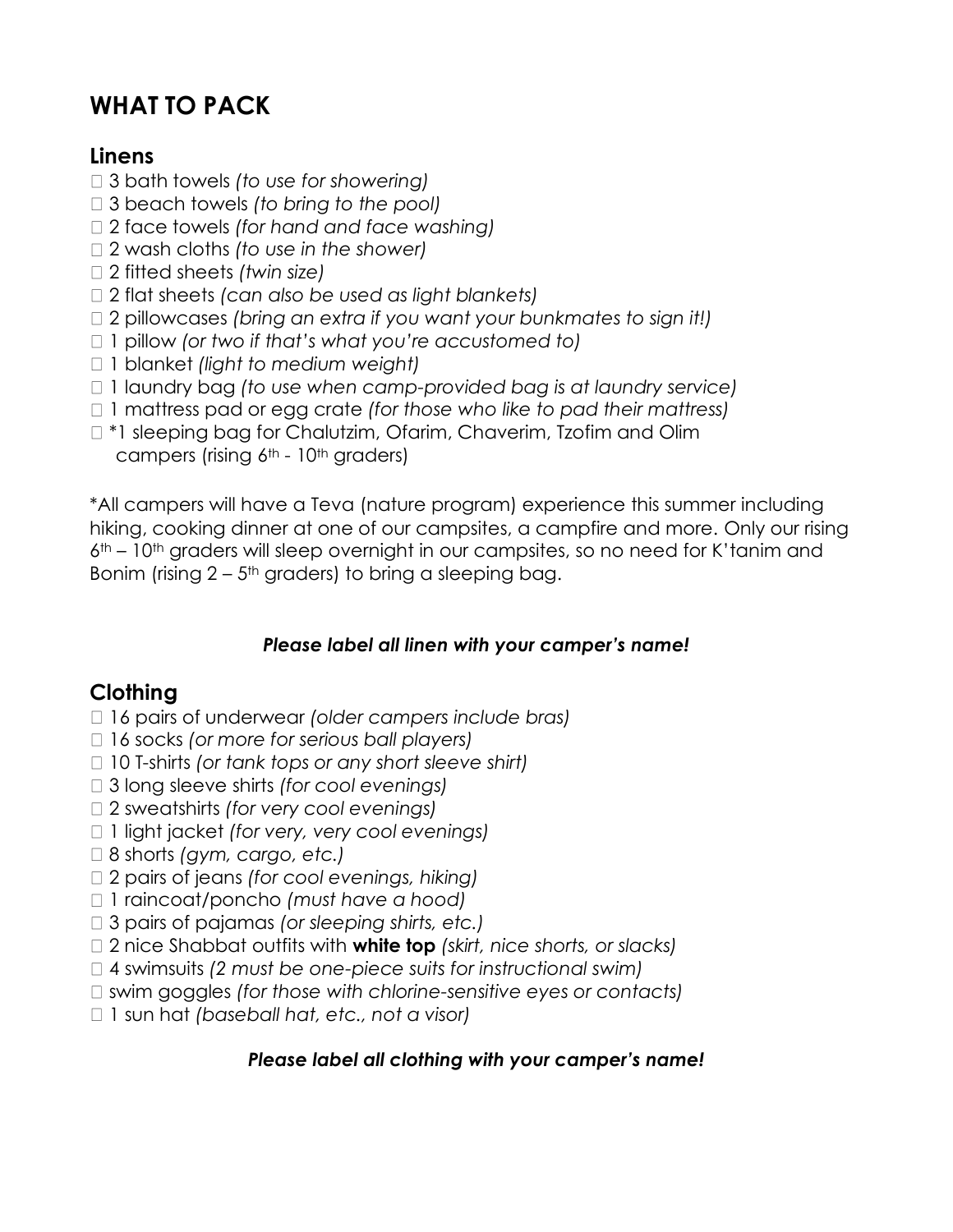# **Masks**

□ 1 high filtration mask (N95/94 or KN95/94) for every day your camper will be at camp *(to be used only if elevated mitigation becomes necessary due to changing conditions)*

# **Shoes**

- 2 pairs of sneakers *(for everyday wear, sports)*
- 1 pair of sturdy shoes *(for hiking and rain - only if you own, don't buy!)*
- 1 pair of swim shoes *(to wear to the pool)*
- 1 pair of sandals/flip-flops *(if you wear them)*
- 1 pair of soccer/baseball cleats *(only if you already own, don't buy!)*
- □ 1 pair of Shabbat shoes *(optional, some wear nice sandals, NO HEELS HIGHER THAN TWO INCHES PLEASE!)*

#### *Please label all shoes with your camper's name!*

### **Toiletries**

- □ comb and brush
- $\Box$  clips, hair bands
- $\Box$  toothbrush and toothpaste, plastic drinking cup
- $\Box$  soap and soap dish or body wash for shower
- $\Box$  shampoo, conditioner, gel, etc.
- □ deodorant
- $\Box$  Q-tips
- □ razor and shaving cream *(for shavers only)*
- $\Box$  nail clipper
- pads, tampons *(for older campers)*
- sun block *(lots!)*
- $\square$  insect repellant
- $\Box$  tissues
- $\Box$  caddy to store and carry toiletries

#### *Please label all toiletries with your camper's name!*

#### **Miscellaneous**

- $\Box$  flashlight, extra batteries
- $\Box$  pens, pencils, stationery, envelopes, stamps, eLetter Replies
- $\Box$  family addresses, printed labels, pre-addressed envelopes
- 2 sturdy refillable water bottles *(item most often lost at camp!)*

#### *Please label everything with your camper's name!*

# **Optional**

□ playing cards, Magic: The Gathering cards, etc.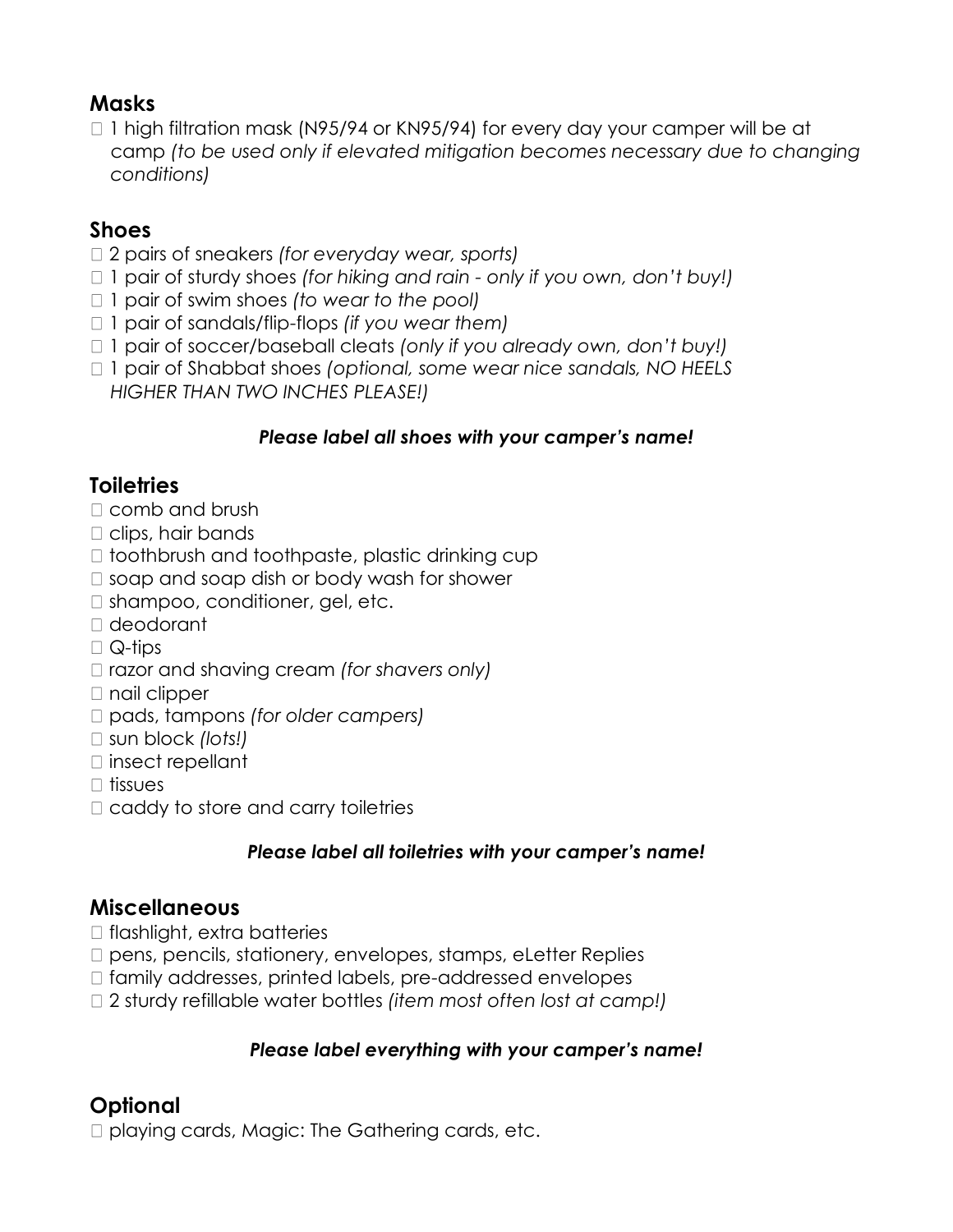- fan to clip on bed post *(can be electric or battery operated)*
- □ baseball mitt, tennis racket, shin quards
- $\Box$  inexpensive digital camera or disposable cameras
- □ musical instrument
- lovies *(teddy bears, blankies)*
- summer reading books *(we have a camper lending library!)*
- □ western-style clothing for Country-Western Night
- dressy outfit for banquet *(some campers like to dress up!)*
- $\Box$  plastic drawer unit see section below on plastic drawers and other storage *(only one please!)*

If your child wears glasses or contact lenses, we encourage you to send an extra pair of glasses (even if it's the pair that the current ones replaced) and an extra set or two of contact lenses.

#### *Please label everything with your camper's name!*

### **Plastic Drawers and Other Storage**

Many of our campers bring plastic drawers with them to provide extra storage. Please bring plastic drawer units that are no larger than 14.25" deep x 12.05" wide x 26.44" high. Please bring only 1 set of drawers!

To help stay even more organized, some campers also bring fabric boxes that measure 10.5" x 10.5" to place in their camp-provided wooden cubby. Please do not purchase 12" x 12", they won't fit in our cubbies.



# **What Not to Pack**

X night lights (we'll place one in the bathroom of every cabin) X shirts with inappropriate language or that advertise beer/liquor X expensive clothing requiring special washing X chewing gum, candy, food of any kind X Ugg boots X cell phones X walkie-talkies X iPod/MP3 player with screen X shoes or sandals with heels higher than two inches X valuable jewelry, Apple watch, smart watch X super soakers

- X expensive digital cameras
- X hoverboards, skateboards, scooters, Heelys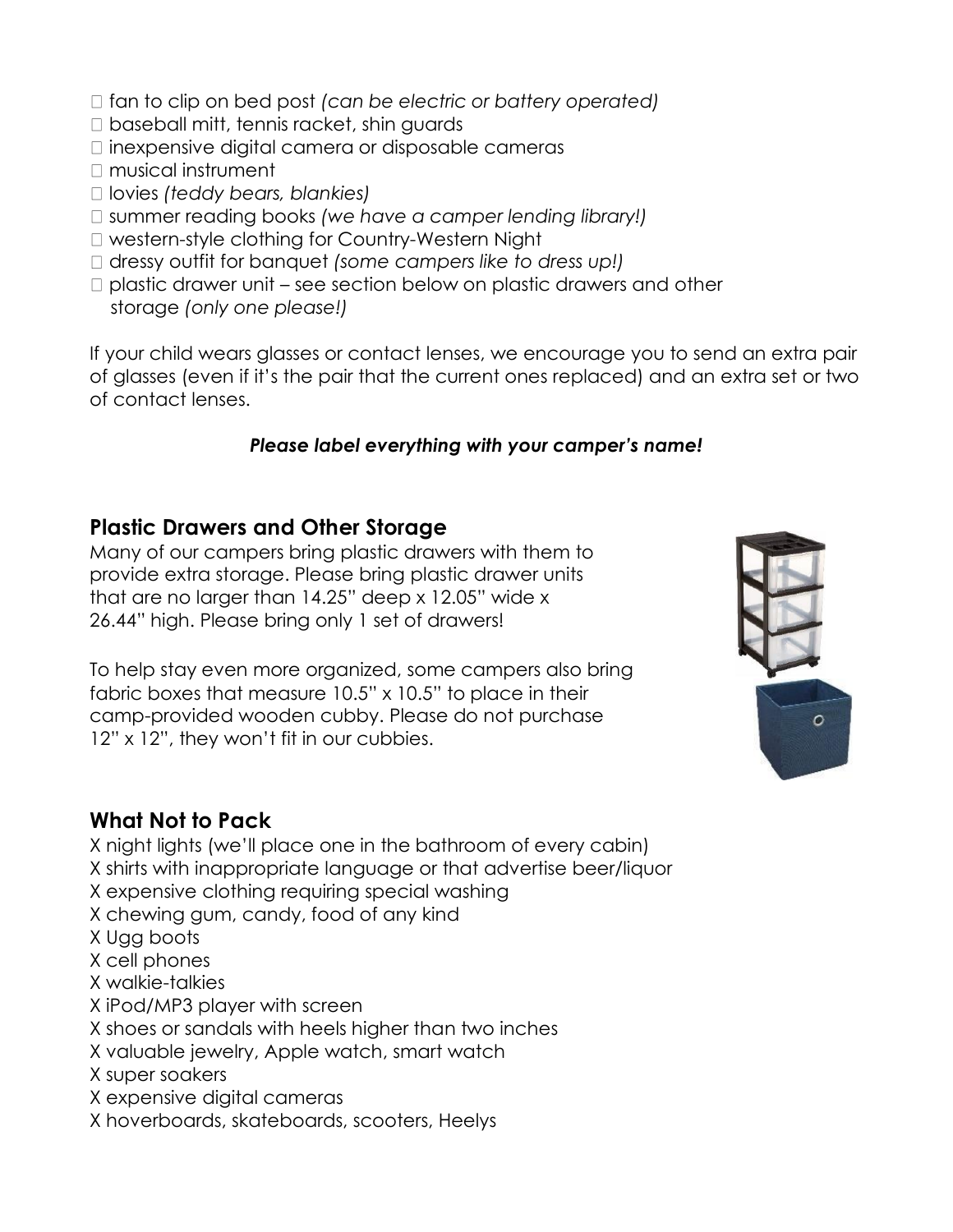- X bottled water or flavored powder or drops to add to water
- X laptop computers, iPads, portable DVD payers, Kindles, Nooks
- X e-cigarettes, vapes, Juuls, portable essential oil diffusers
- X electronic hand-held game devices, i.e. PSP's, Nintendo DS's
- X any over-the-counter or prescription medication (*all medications must go through JDrugs*)

### **Laundry**

On Opening Day each camper will receive an Eisner Camp laundry bag. This bag will be picked up from camp once a week by a local, professional laundry service and returned to camp the next day. The entire contents of your camper's laundry bag are washed as one load in hot water. Please do not pack clothing that is not color safe. Delicates, linen, wool, suede, and dry clean-only items should not be sent to camp. Eisner is not responsible for missing or damaged clothing.

# **Label, Label, Label**

We want our campers to return home with everything they brought to camp. Therefore, please **LABEL, LABEL, LABEL! EVERYTHING** that comes to camp **must** have your camper's full name (not initials) on it. Whether you sew the labels in, iron them on, use permanent marker or a stamp, you must label **EVERYTHING**.

One of the best labeling products we've seen are the peel and stick labels available from [Label Daddy.](http://www.labeldaddy.com/) You can buy them directly from the company. Enter the code **URJ** for a 25% discount.

# **Appropriate Attire**

Please be sure to pack plenty of durable and comfortable clothing appropriate for a rustic camp setting. Campers spend most of their day outside; Eisner is a place where we play, perspire, and dance our hearts out. We try to create a wholesome environment that mirrors the values we attempt to instill in our campers. To create this sense of community, we ask campers and staff to dress in a way that is respectful both to themselves and others in the camp community. Clothing that allows underwear and/or bras to be visible should not be brought to camp and body parts that are customarily covered by undergarments should not be visible as well.

Please do not pack any clothing with inappropriate pictures, offensive sayings or advertisements for drugs, alcohol, vaping, etc.

Please pack swimsuits that are functional for instructional swim – one-piece suits, tankinis, and shorts-style swimsuits are best. During free swim and pool parties, swimsuits should follow the same principles as clothing.

These guidelines are intended to promote the values of our camp and